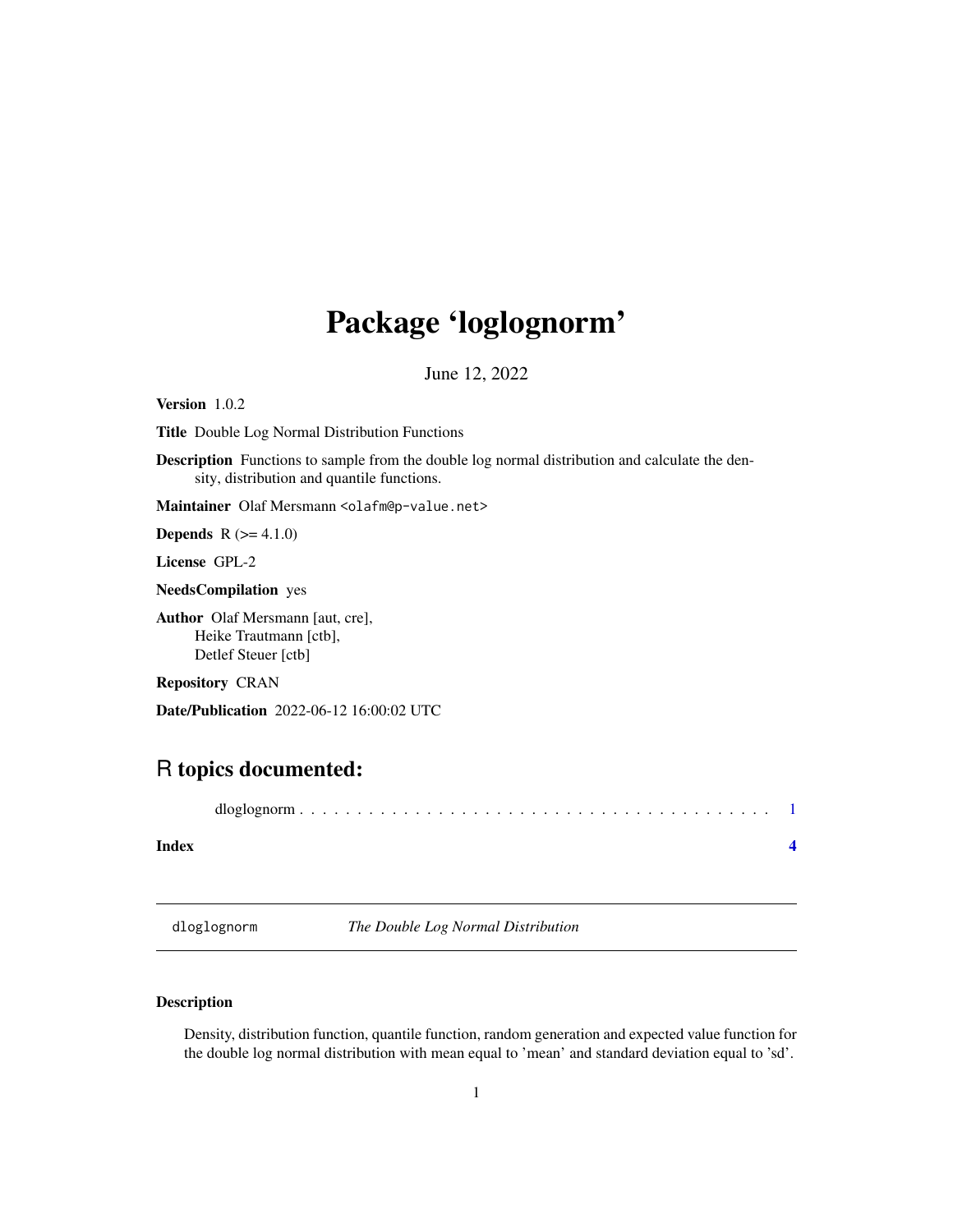#### Usage

```
dloglognorm(x, \text{mean} = 0, \text{sd} = 1)ploglognorm(q, mean = 0, sd = 1)qloglognorm(p, mean = 0, sd = 1)
rloglognorm(n, mean = 0, sd = 1)
mloglognorm(moment, mean, sd)
eloglognorm(mean, sd)
vloglognorm(mean, sd)
```
#### Arguments

| x,q    | vector of quantiles.           |
|--------|--------------------------------|
| р      | vector of probabilities.       |
| n      | number of observations.        |
| mean   | vector of means.               |
| sd     | vector of standard deviations. |
| moment | vector of moments              |

#### Details

If 'mean' or 'sd' are not specified they assume the default values of '0' and '1', respectively.

#### Value

'dloglognorm' gives the density, 'ploglognorm' gives the distribution function, 'qloglognorm' gives the quantile function, 'rloglognorm' generates random deviates, 'mloglognorm' returns the rth moment, 'eloglognorm' gives the expected value of the distirbution and vloglognorm the variance.

#### Author(s)

Heike Trautmann <trautmann@statistik.uni-dortmund.de>, Detlef Steuer <steuer@hsu-hamburg.de> and Olaf Mersmann <olafm@p-value.net>

#### References

B. Holland, M. Ahsanullah (1989): Further Resultson the Distribution of Meinhold and Singpurwalla, The American Statistician 43 (4), p. 216-219

#### Examples

```
x \le - seq(0, 1, by=0.05)
## Several different shapes of the density:
par(mfrow=c(3, 1))
curve(dloglognorm(x, -0.2, 0.2), 0, 1, main="DLN(-0.2, 0.2)")
curve(dloglognorm(x, 0.2, 1.0), 0, 1, main="DLN(0.2, 2.0)")
curve(dloglognorm(x, 0.2, 1.8), 0, 1, main="DLN(0.2, 2.0)")
## Check precision:
```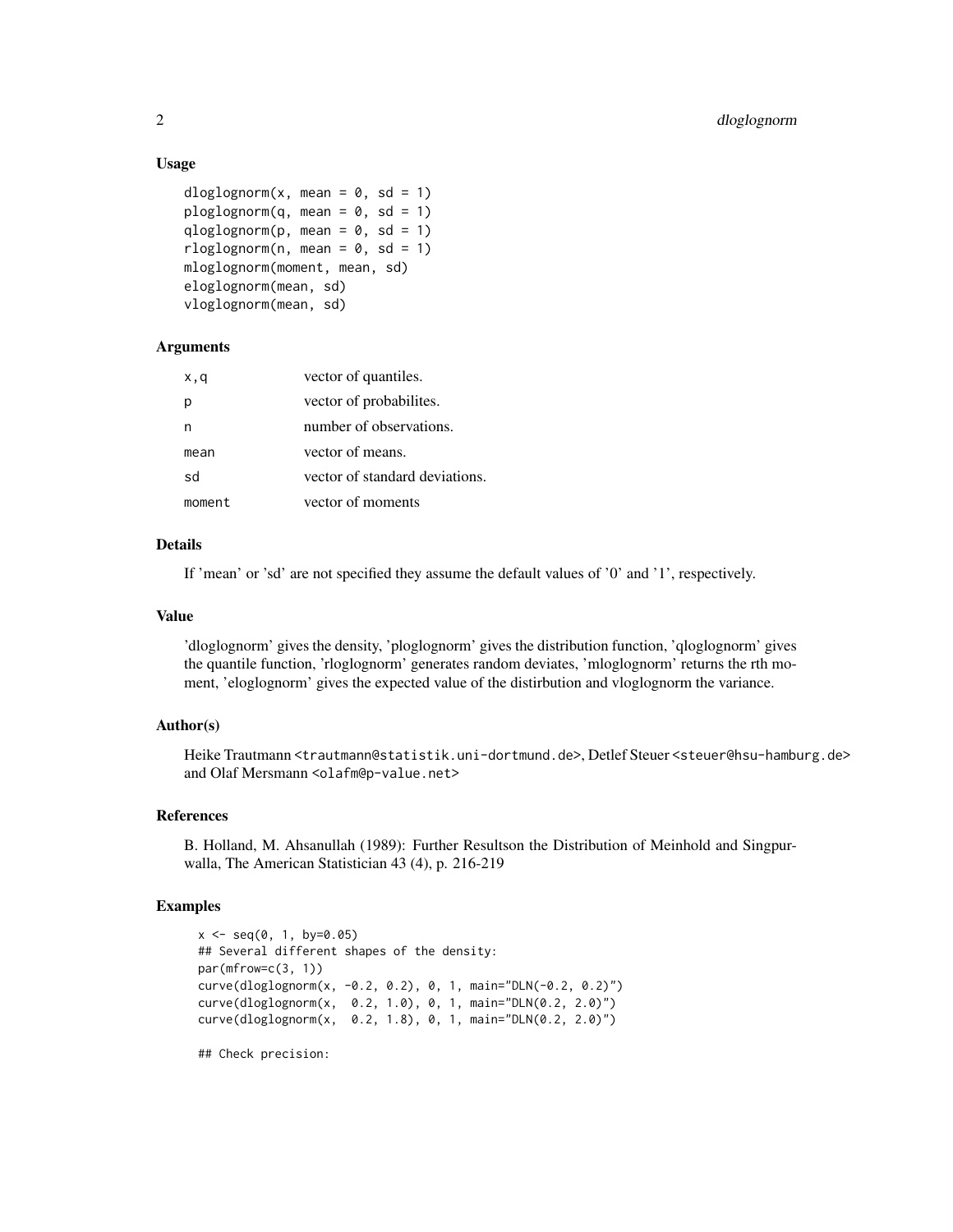dloglognorm

```
z \le x - \text{norm}(qnorm(x, .2, 1.0), .2, 1.0)max(z)
```